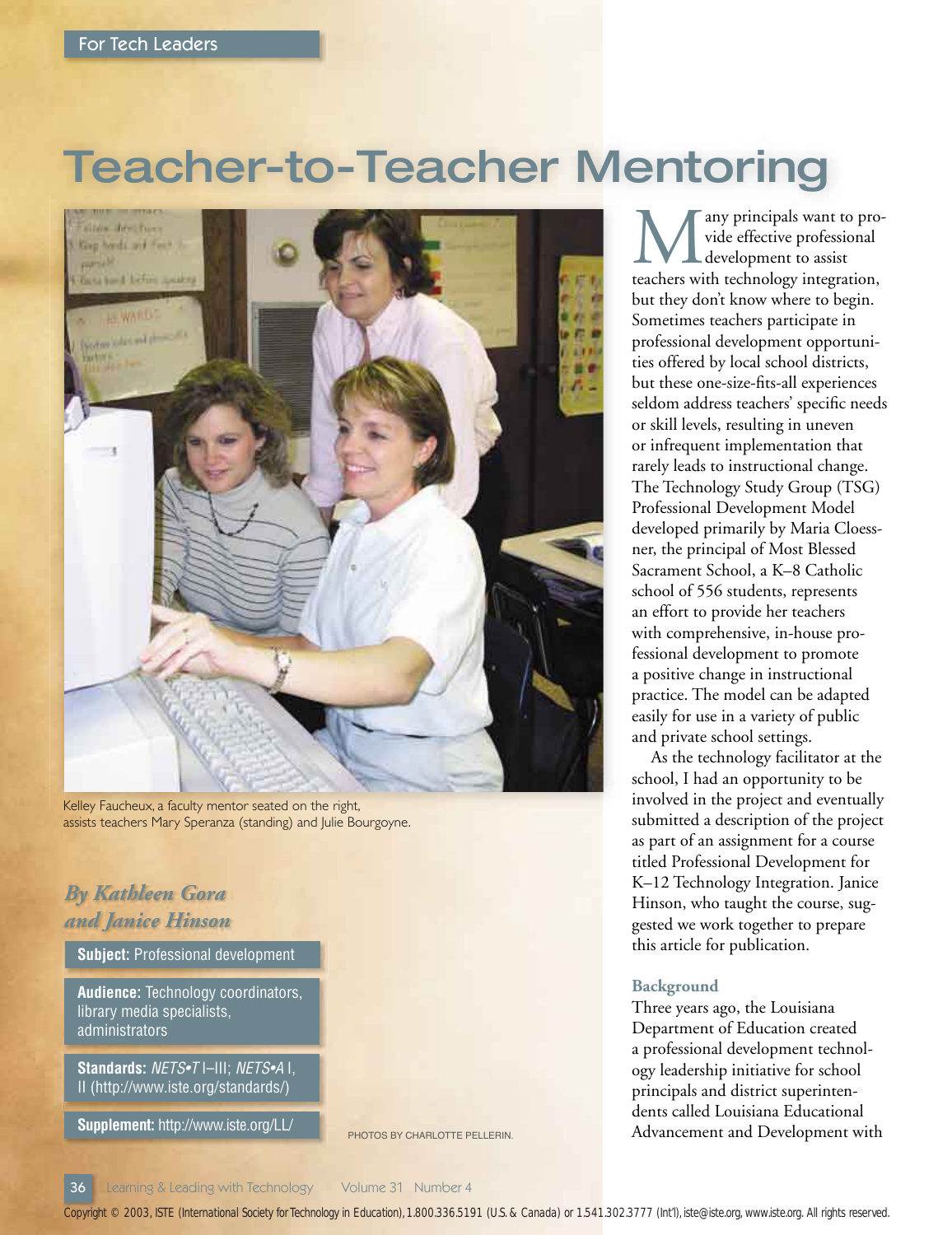### The Technology Study Group Professional Development Model

Technology (LEADTech). (*Editor's note:* Find this URL and others mentioned in this article under Resources on p. 40.) LEADTech, which began as a grant funded by the Bill and Melinda Gates Foundation, provides school and district leaders with a greater understanding of the role of instructional technology as it relates to total school improvement and student learning. As one of these leaders, Maria began to wonder, "What does it look like when technology is used well for teaching and learning? What needs to be done to have this happen at my school?"

Like many elementary principals, Maria is primarily responsible for the professional development of her teachers. One of her major goals is increasing the use of technology by teachers and students at her school. Under her direction, all classrooms have one to four networked computers, one of which is a multimedia teaching station with a TV for computer projection. Maria matched equipment with the needs of the school community, and parent volunteers stepped forward to provide technical support. Additionally, she formed a technology committee composed of faculty, parents, and technical advisors to assess the growing needs of the school. This committee met to assess the situation at Most Blessed Sacrament, looking at hardware and software needs now and for the future. It became obvious to us that a plan for maintenance was criti cal to keep the hardware and wiring infrastructure robust and to periodically evaluate for upgrades. We also identified the need for continuing education for the entire faculty.

Up to this point, professional development in educational technology at Most Blessed Sacrament had consisted of one-shot training workshops, guest speakers, and demonstrations by the computer lab teacher. Additional professional development opportunities were available to Maria's teachers through the local public school system and the local public broadcasting station, and Maria encouraged her faculty to attend. Even though technology integration was a "hot topic," these workshops were often generic and provided little instruction for more advanced computer users or ideas for relevant adaptation into curricula. Consequently, Maria noted little change in teaching practices and realized she needed another approach. While participating in LEADTech, she developed an in-house professional development model to increase the number of teachers at her school who could integrate technology into their teaching practices confidently and effectively.

#### **The TSG Model**

Maria recognized that professional development had to change if she wanted her teachers to make widescale leaps to tie technology to learning objectives and teaching strategies. She developed her own plan to provide her teachers with comprehensive, in-house professional development activities that were ongoing, relevant, and targeted to help faculty and

students meet specific teaching and learning goals. Her ideas reflected the intent of ISTE's National Educational Technology Standards for Administrators (NETS•A) in the areas of Leadership and Vision and Learning and Teaching. Her goals included developing a shared vision with stakeholders, crafting a cohesive long-term technology plan to achieve that vision, and cultivating a learning community that encourages responsible risk taking to improve student learning. Her objectives were to:

- 1. Increase teachers' comfort levels for using technology
- 2. Support technology integration through group membership
- 3. Identify and use expert teachers to provide training and mentoring for group members
- 4. Assess technology use often and modify plans to accommodate additional instructional needs

#### **First Steps**

The first step was to assess and increase the teachers' comfort levels for using technology. To do this, the entire staff completed the Bellingham Public Schools Staff Use of Technology Self-Evaluation Rubric and the Taking a Good Look at Instructional Strategies (TAGLIT) assessment tool. These assessments provided indicators of strengths and weaknesses, and targeted areas for technology staff development.

The Technology Study Group (TSG) Professional Development Model represents one principal's effort to provide her teachers with comprehensive, in-house professional development to promote positive change in instructional practice.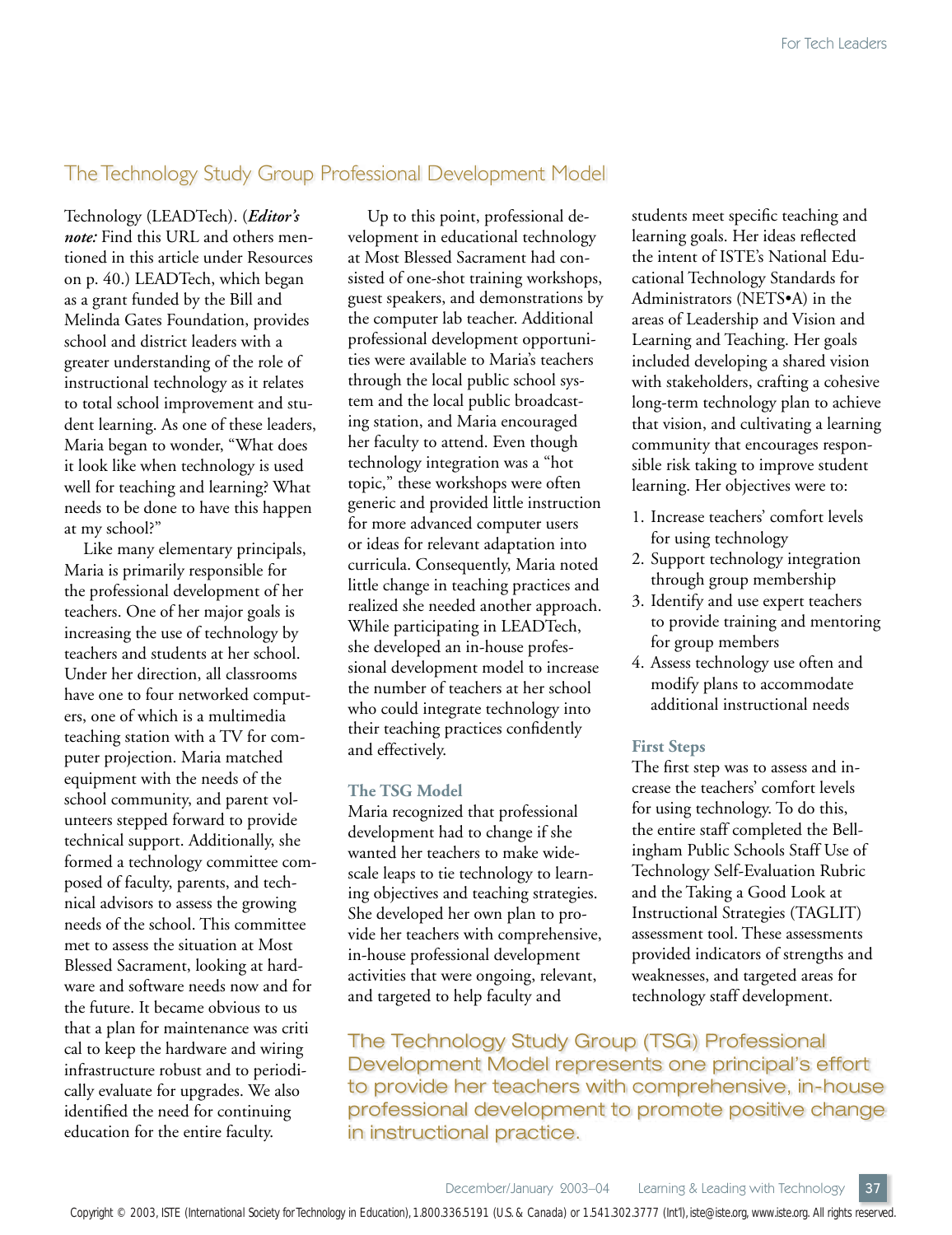For Tech Leaders



Patti Osterberger, Margaret Fortier, Deborah Watts, and Kem Sivils plan a lesson.

These assessments were followed with a survey of personal technology skills and experiences, which helped each teacher develop individual shortterm personal goals. These goals are addressed by ISTE's NETS for Teachers (NETS•T). Specifically, teachers wanted to improve their knowledge, skills, and understanding of technology use in educational settings, stay abreast of current and emerging trends, and design appropriate technology-rich lessons that address content standards and student technology.

Lists of individuals' goals, skills, and experiences were then posted on a bulletin board in the library, and teachers formed groups based on commonalties and interests. Using the assessment tools, we identified an "Expert List" of teachers who were more experienced with particular programs and could offer individualized help.

Finding time for professional development is a problem at most schools, and Maria's school was no exception. To accommodate the TSGs, teachers agreed to meet from 7:30–8:20 a.m. twice a month from September to May. Once the groups were established, Maria outlined her expectations. Each group had to:

- 1. Identify 3–4 topics or concepts to explore, based on school goals, student achievement, or personal shared interests
- 2. Submit a work plan with specific goals
- 3. Meet before school every other Tuesday to develop ways to meet goals
- 4. Use expert teachers to learn new applications and techniques
- 5. Meet quarterly with Maria to discuss the group's progress
- 6. Provide feedback on progress through group member surveys and mid- and end-of-year evaluations

#### **Model Implementation**

For their first assignment, each group identified areas of interest and suggested strategies for classroom integration or schoolwide implementation. There was a wide disparity of skill levels, and this was reflected in each group's short-term goals. For example, some groups concentrated on becoming more proficient at software applications such as PowerPoint, while others concentrated on revising the school's technology plan. Teachers on the Expert List served as mentors to individual faculty members and assisted TSGs with specific software applications. Presentations were organized around topics of interest and delivered to individual groups.

The librarian, technology leader, and additional technology-practicing teachers prepared and presented various lessons. Even our middle school students conducted presentations to TSGs on specific software applications. In addition, guest speakers were invited to address topics of general interest. For example, a representative from the Gale Group made a presentation to the TSGs on Internet research skills. Once teachers and students learned to access the materials, most bookmarked the Gale Group on classroom computers and took home instructions for evening and weekend access.

In addition to asking teachers to meet specific group goals, Maria also asked them to become proficient users of specific software applications. For example, teachers needed to check e-mail twice daily for announcements or to communicate with parents.

Teachers were also expected by our administration to record grades using GradeQuick and to use SchoolNotes to post classroom announcements and Internet links that students could use at school or home. The TSGs offered training for these applications and provided mentoring.

#### **Additional Classroom Support**

To facilitate further technology integration, Maria reassigned a library paraprofessional to create a Tech Team of myself and Charlotte Pellerin. Weekly, the Tech Team visits each K–5 classroom to develop technology connections involving curricula, current areas of interest, and students' computer lab time.

Recently, while the third grade was studying the Peruvian town of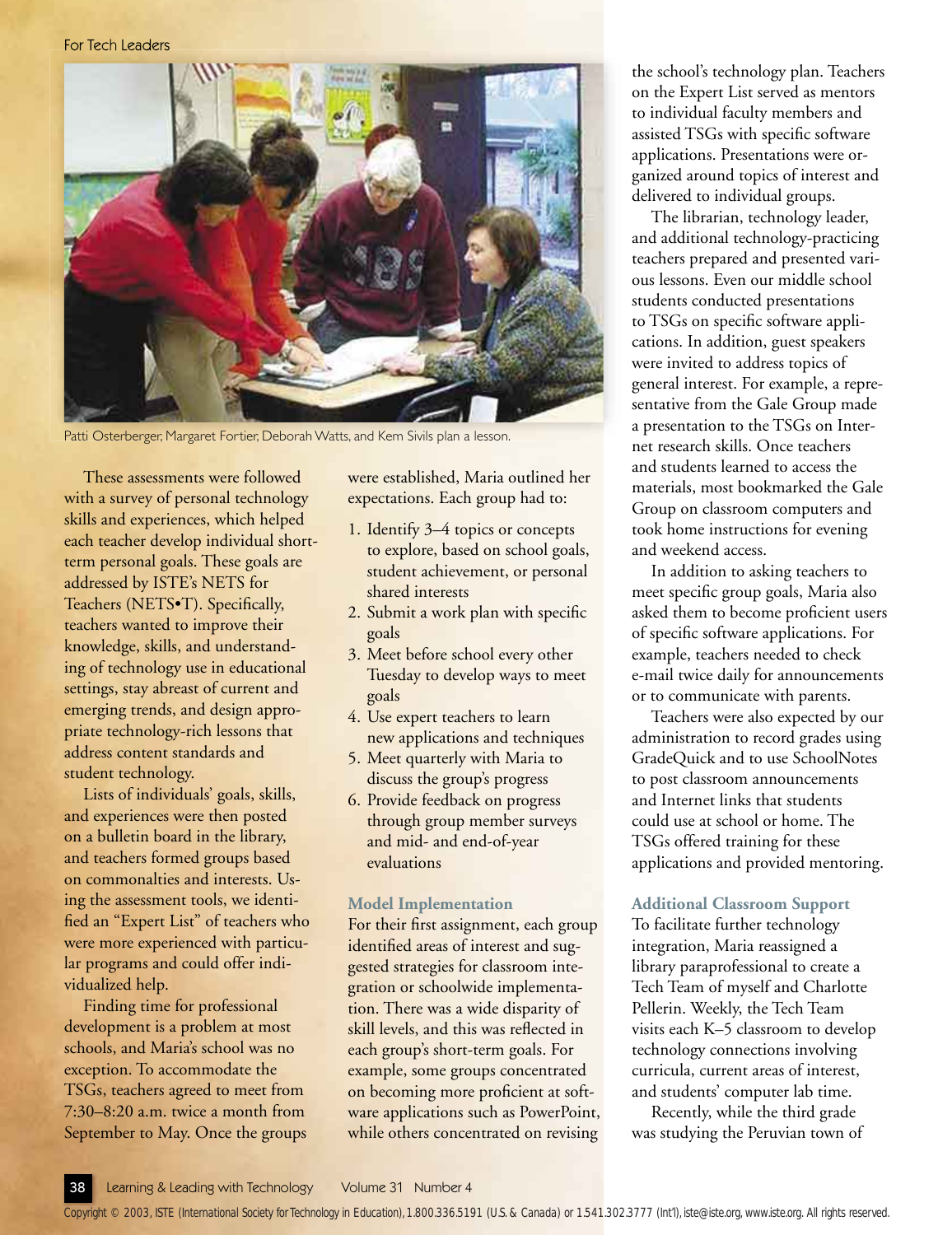Paracas, Charlotte created a Power-Point presentation with imbedded Internet links to supportive sites. One interesting site described petroglyphs so large they can only be seen completely through the use of satellite photography. During the next period in art, each student created his or her own petroglyph on a nature theme. Students later shared their petroglyphs and the information they had gathered from the Internet in their social studies class.

#### **First-Year Results**

As faculty members sharpen their skills, technology integration is spilling into classrooms. In the middle school, for example, students are participating in cross-curricular projects and using various technology tools to extend traditional research and reporting methods. Several ongoing middle school projects continue to be successful, such as producing a school newspaper, creating graphs and charts for science and social studies fair projects, generating a poetry book, investigating the legislative process for the Youth Legislature program, and developing PowerPoint presentations on the planets, oceans, plants, animals, and kindergarten graduation.

Teachers are finding that technology integration requires additional time to investigate computer programs and Internet sites and to discover positive ties to curriculum. Although a number of current textbooks incorporate technology links, even these must be previewed, as some are inactive, not on the children's reading level, or simply not useful. However, teachers reported that they enjoy working with the members of the TSGs to find or review suitable Internet sites.

Although no data were collected to assess the effects of this professional development model, the Tech Team and administration have observed an

increase in the number of teachers who have been integrating technology into the curriculum. However, more needs to be done. Currently, teachers still rely heavily on the Tech Team for curricular support and rarely participate in computer lab activities with their students because this is a free period for them. To encourage more classroom technology integration, Maria plans to make schedule changes to help teachers collaborate with the Tech Team and participate in computer lab activities while still having a free period.

#### **Second-Year Plans**

Maria realizes that systemic change takes several years to implement. During the first year, teachers essentially concentrated on learning software applications. However, Maria wants her teachers to move beyond application comfort and focus on specific strategies to incorporate technology into the curriculum. She states:

Having equipment and software is only a part of integration; the appropriate use of technology is a very necessary component of successful integration. Software should be acquired based on curriculum needs. Instructional goals should drive the use of technology.

During the second year, the TSGs concentrate on developing a technology-supported curriculum that shifts the focus of learning outcomes from, "What and how will I teach?" to "What do I want my students to learn, and how will I reach all students?" In support of this, teachers are using the TSG Technology Lesson Plan Profile (p. 40) to prepare two technology-rich lessons for classroom use. Teachers will present these lessons to their TSGs and then to the faculty. Collaboration is valued, and teachers are encouraged to share their skills, ideas, and expertise.



# Thank You!

ISTE members are wonderful and generous. The L&L staff would like to especially thank the members who volunteered time from their busy NECC 2003 schedules to meet with us. Look for members like this month's subject, Mike Barton, in the new member profile section each issue on p. 46.

We'd also like to express our gratitude to ISTE 100 member Intel and its Innovation in Education program for providing Intel digital microscopes as gifts for the participants.



If you'd like to be the subject

of a member profile next year, please contact us at letters@iste.org.